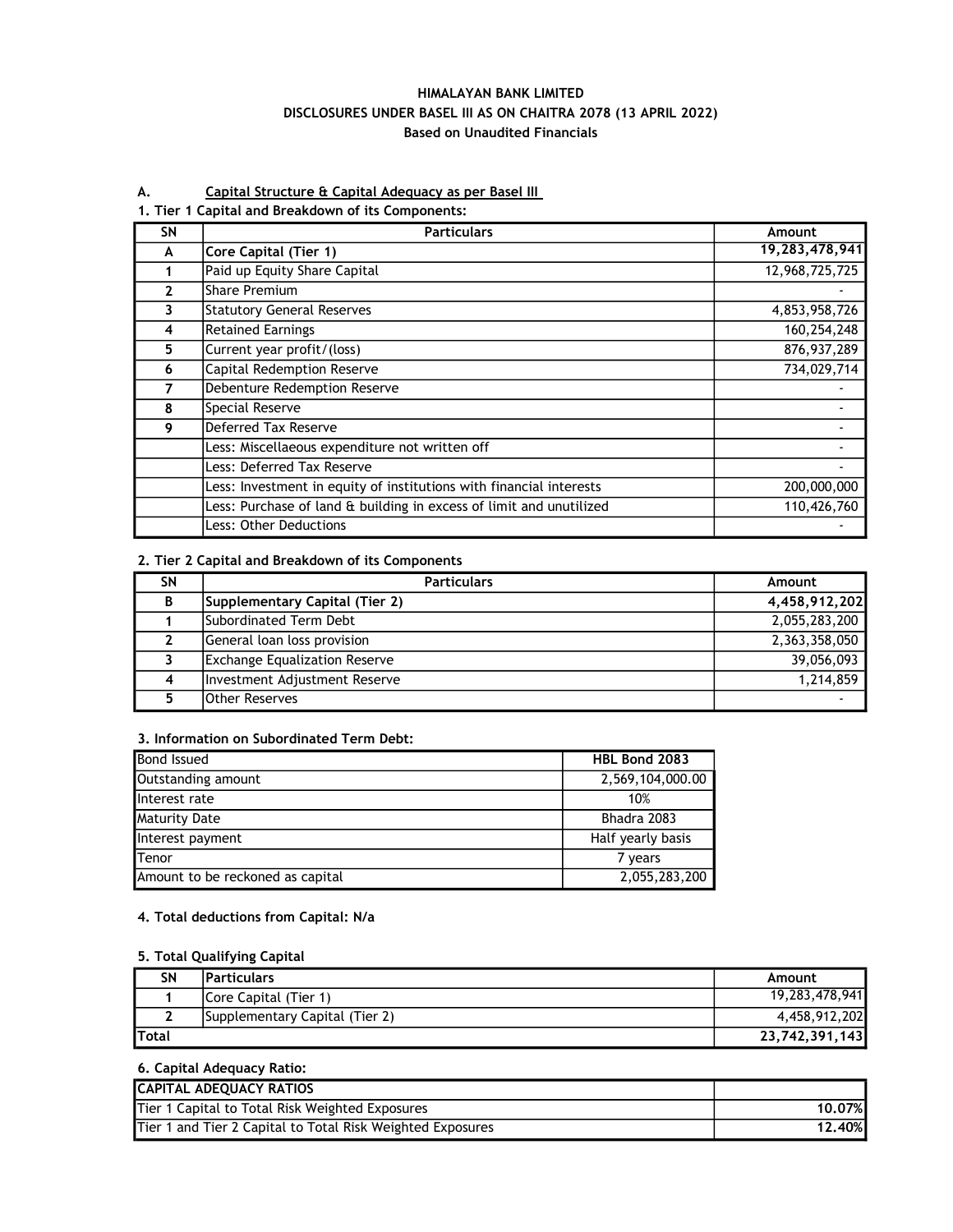### B. Risk Exposures

| . . | <b>NISK WEIGHTED LADOSULES TOF CIEDIL INSK, MULKEL INSK &amp; OPERATIONAL INSKS</b>       |                               |                 |
|-----|-------------------------------------------------------------------------------------------|-------------------------------|-----------------|
|     | <b>RISK WEIGHTED EXPOSURES</b>                                                            |                               | Amount          |
| a   | Risk Weighted Exposure for Credit Risk                                                    |                               | 175,683,459,710 |
| b   | Risk Weighted Exposure for Operational Risk                                               |                               | 8,394,815,041   |
| C   | <b>Risk Weighted Exposure for Market Risk</b>                                             |                               | 365,826,079     |
|     | Adjustment under Pillar II                                                                |                               |                 |
|     | Net liquid assets to total deposit ratio is shortfall by %, Add % of total deposit to RWE |                               |                 |
|     | Add 3% of gross income for operational risk                                               |                               | 1,464,610,007   |
|     | Add: 3% of total RWE for overalll risk                                                    |                               | 5,533,323,025   |
|     |                                                                                           | Total Risk Weighted Exposures | 191,442,033,862 |

# 1. Risk Weighted Exposures for Credit Risk, Market Risk & Operational Risks)

### 2. Risk Weighted Exposures under each of 12 categories of Credit Risk

| <b>SN</b>         | <b>Particulars</b>                                | Amount          |
|-------------------|---------------------------------------------------|-----------------|
|                   | Claims on government & central bank               |                 |
| $\overline{2}$    | Claims on other official entities                 | 32,674,902      |
| 3                 | Claims on banks                                   | 4,321,226,141   |
| 4                 | Claims on domestic corporate and securities firms | 121,716,263,595 |
| 5                 | Claims on regulatory retail portfolio             | 7,506,255,020   |
| 6                 | Claims secured by residential properties          | 3,216,309,201   |
|                   | Claims secured by commercial real estate          | 3,891,394,586   |
| 8                 | Past due claims                                   | 491, 975, 325   |
| 9                 | High risk claims                                  | 9,644,137,991   |
| 10                | Lending against securities (Bonds and Shares)     | 1,331,607,920   |
| 11                | Other assets                                      | 5,393,454,211   |
| $12 \overline{ }$ | Off balance sheet items                           | 18,138,160,820  |
|                   | <b>TOTAL</b>                                      | 175,683,459,710 |

#### 3. Total Risk Weighted Exposures calculation table:

| SΝ | <b>Particulars</b>                                  | Amount          |
|----|-----------------------------------------------------|-----------------|
|    | Total Risk Weighted Exposure                        | 191,442,033,862 |
|    | Total Core Capital Fund (Tier 1)                    | 19,283,478,941  |
|    | Total Capital Fund (Tier 1 & Tier 2)                | 23,742,391,143  |
|    | Total Core Capital to Total Risk Weighted Exposures | 10.07%          |
|    | Total Capital to Total Risk Weighted Exposures      | 12.40%          |

#### 4. Amount of NPA

| <b>SN</b>    | <b>Loan Classification</b> | <b>Gross Amount</b> | <b>Provision Held</b> | <b>Net NPA</b> |
|--------------|----------------------------|---------------------|-----------------------|----------------|
|              | <b>Restructured Loan</b>   | 36,886,842          | 6.875.159             | 30,011,683     |
|              | lSubstandard Loan          | 790,959,972         | 197,739,993           | 593,219,979    |
|              | Doubtful Loan              | 423,033,464         | 211,516,732           | 211,516,732    |
| 4            | Loss Loan                  | 332,255,580         | 332,255,580           |                |
| <b>Total</b> |                            | 1,583,135,858       | 748,387,464           | 834,748,394    |

#### 5.NPA Ratios

| Gross NPA to Gross Advances | 00% |
|-----------------------------|-----|
| Net NPA to Net Advances     | 54% |